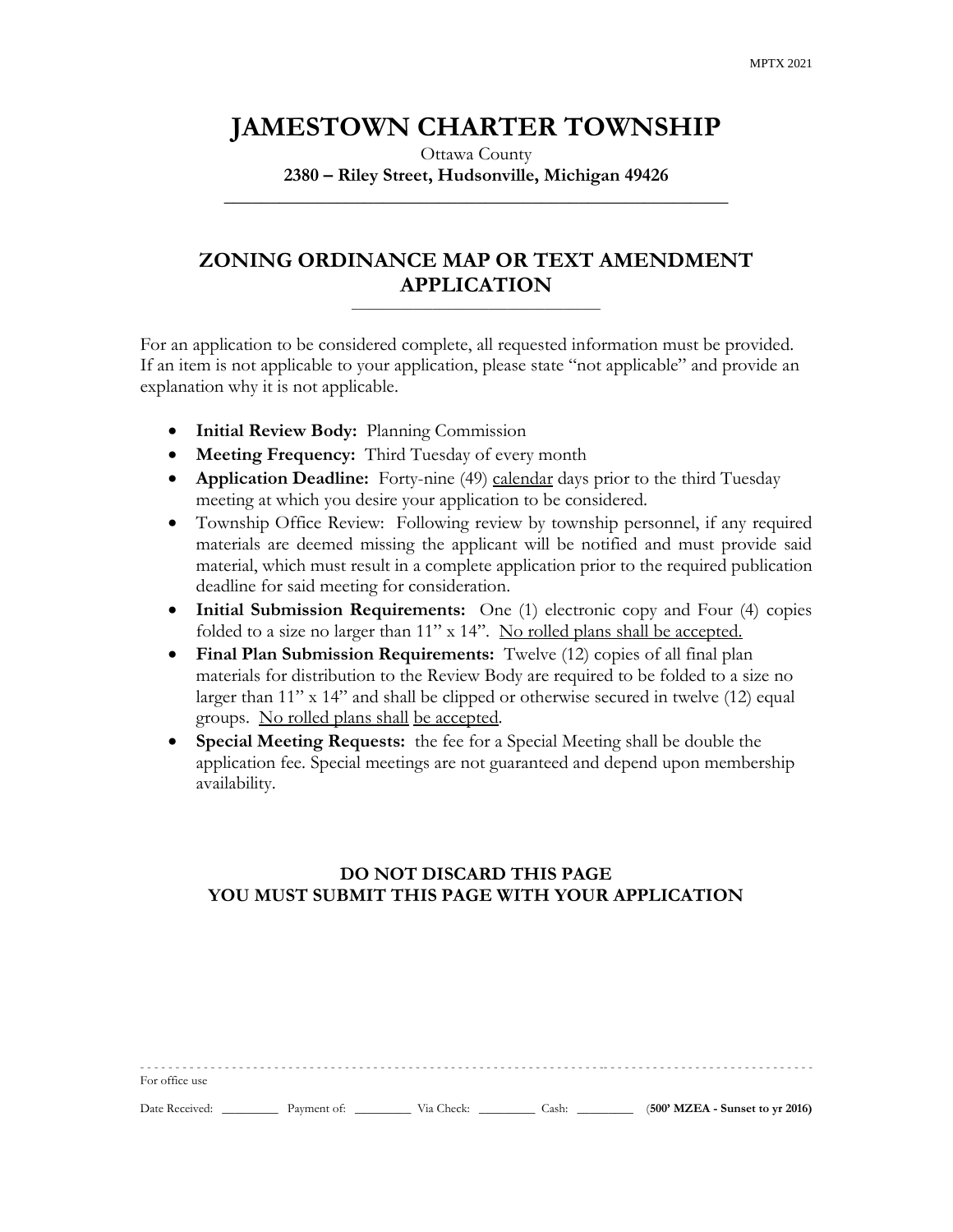# **JAMESTOWN CHARTER TOWNSHIP**

Ottawa County **2380 – Riley Street, Hudsonville, Michigan 49426 \_\_\_\_\_\_\_\_\_\_\_\_\_\_\_\_\_\_\_\_\_\_\_\_\_\_\_\_\_\_\_\_\_\_\_\_\_\_\_\_\_\_\_\_\_\_\_\_\_\_\_\_\_\_**

#### **REQUEST FOR ZONING ORDINANCE AMENDMENT** \_\_\_\_\_\_\_\_\_\_\_\_\_\_\_\_\_\_\_\_\_\_\_\_\_\_\_\_\_\_\_\_\_\_\_\_\_\_\_\_

NON-REFUNDABLE REQUEST FEE: \$500.00

(Subject to additional fees as determined by the Township for Engineering, Attorney, Planning Consultant, Publishing fees, etc.)

#### **CHECK THE APPLICABLE REQUEST**

\_\_\_\_ MAP AMENDMENT (Rezoning) \_\_\_\_ TEXT AMENDMENT

All petitions for an amendment to the Zoning Ordinance or the Zoning Map shall include the following information.

#### **SECTION 31.3 – AMENDMENT APPLICATIONS**

| What is the Petitioner's interest in making this petition? ______________________                                    |  |
|----------------------------------------------------------------------------------------------------------------------|--|
|                                                                                                                      |  |
|                                                                                                                      |  |
| ,我们也不能在这里的人,我们也不能在这里的人,我们也不能在这里的人,我们也不能在这里的人,我们也不能在这里的人,我们也不能在这里的人,我们也不能在这里的人,我们也                                    |  |
| What is the nature and effect of the proposed amendment? ________________________                                    |  |
| <u> 1989 - Johann John Harry Harry Harry Harry Harry Harry Harry Harry Harry Harry Harry Harry Harry Harry Harry</u> |  |
|                                                                                                                      |  |
| ,我们也不能在这里的人,我们也不能在这里的人,我们也不能在这里的人,我们也不能在这里的人,我们也不能在这里的人,我们也不能在这里的人,我们也不能在这里的人,我们也                                    |  |
|                                                                                                                      |  |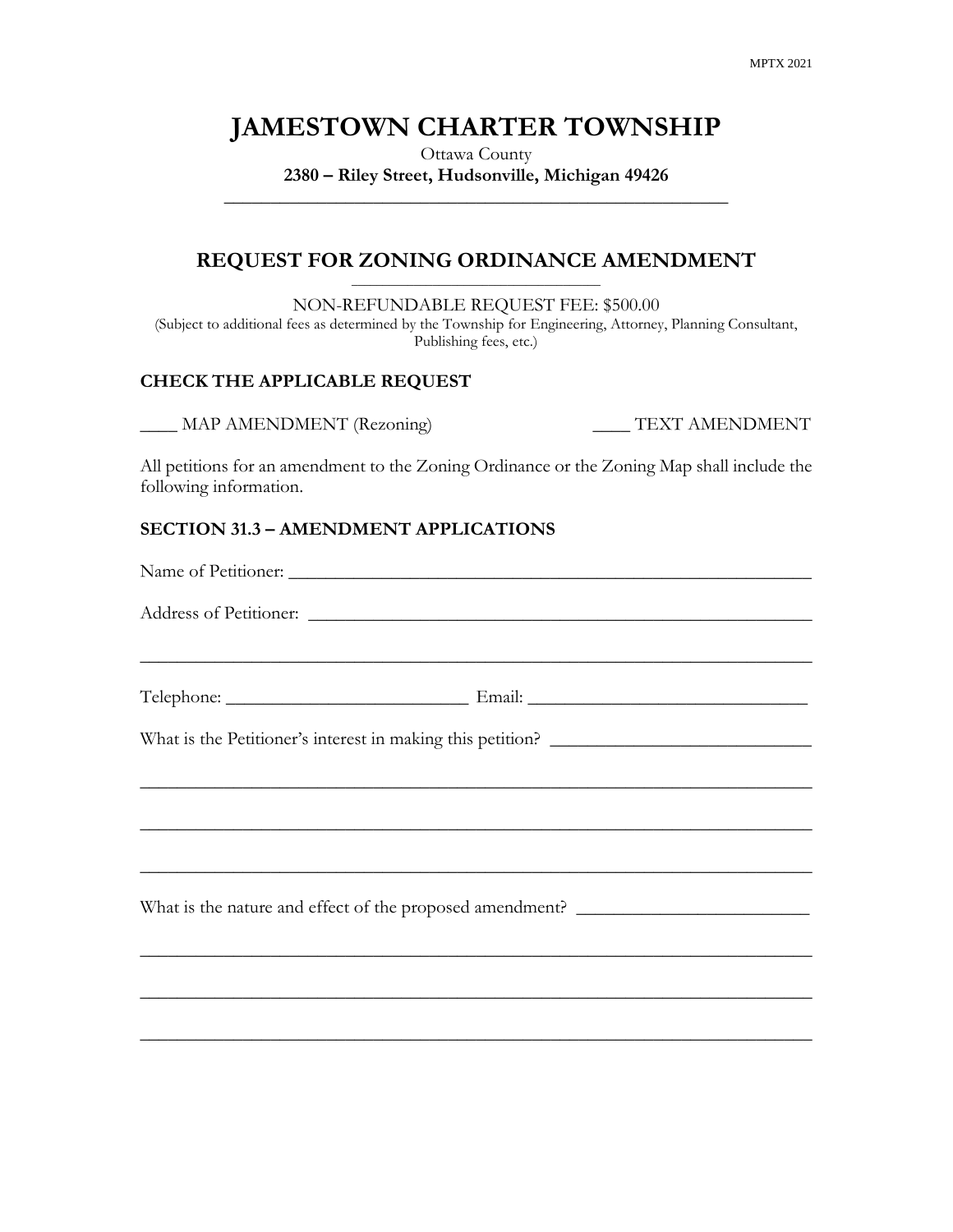#### **MAP AMENDMENT**

List the name, address and interest of every person who has a legal or equitable interest in any land to be rezoned (map amendment).

 $\_$  , and the set of the set of the set of the set of the set of the set of the set of the set of the set of the set of the set of the set of the set of the set of the set of the set of the set of the set of the set of th

 $\_$  , and the set of the set of the set of the set of the set of the set of the set of the set of the set of the set of the set of the set of the set of the set of the set of the set of the set of the set of the set of th

 $\_$  , and the set of the set of the set of the set of the set of the set of the set of the set of the set of the set of the set of the set of the set of the set of the set of the set of the set of the set of the set of th

What is the current zoning of any property requested to be rezoned? \_\_\_\_\_\_\_\_\_\_\_\_\_\_\_\_\_\_

What is the <u>proposed</u> zoning of any property requested to be rezoned?

| Parcel Number of property requested to be rezoned: |  |
|----------------------------------------------------|--|
|                                                    |  |

 $\_$  , and the set of the set of the set of the set of the set of the set of the set of the set of the set of the set of the set of the set of the set of the set of the set of the set of the set of the set of the set of th

Address of property requested to be rezoned: \_\_\_\_\_\_\_\_\_\_\_\_\_\_\_\_\_\_\_\_\_\_\_\_\_\_\_\_\_\_\_\_\_\_\_\_

Provide a scaled map of the property, fully-dimensioned and correlated with the legal description, showing the following:

- 1. The land which would be affected by the proposed amendment;
- 2. If the land proposed for rezoning does not include the entire parcel or lot, the land and legal description of the portion of the parcel of the lot which is proposed for rezoning and the portion of the parcel of the lot which is not proposed for rezoning;
- 3. The present zoning of the land proposed for rezoning;
- 4. The present zoning of all abutting lands; and
- 5. All public and private rights-of-way and easements bounding and intersecting the land proposed for rezoning.

Attach the legal description of the property.

#### **ADDITIONAL INFORMATION**

Please provide proof of ownership. If ownership is pending a purchase agreement that is conditional to the Zoning Amendment request, please provide proof of said agreement.